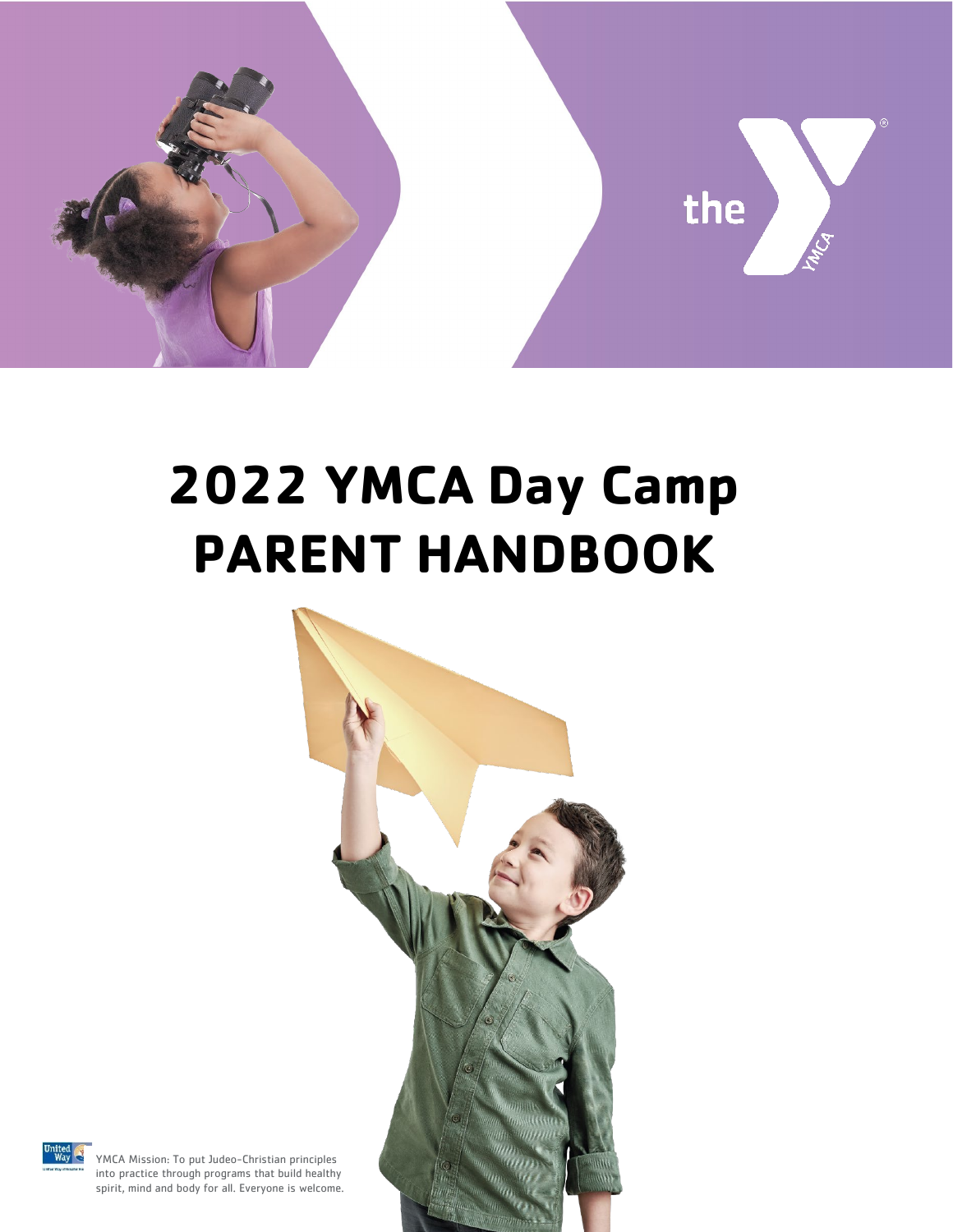# TABLE OF CONTENTS

- MISSION
- PROGRAM OVERVIEW
- 3 HOURS, DAYS AND MONTHS OF OPERATION
- Y STAFF TRAINING AND RATIOS
- 4 ACTIVITIES OFFERED
- OUTSIDE PLAY
- DAILY CAMPER NEEDS
- FIELD TRIPS AND SPECIAL EVENTS
- CAMPER BELONGINGS
- MEALS AND SNACKS
- ENROLLMENT PROCEDURES
- BILLING POLICIES AND PROCEDURES
- ARRIVAL, DEPARTURE AND RELEASE PROCEDURES
- DISCIPLINE AND GUIDANCE PROCEDURES
- CONDUCT POLICIES
- HEALTH/SAFETY GUIDELINES, ILLNESS & EXCLUSION
- MEDICATION POLICY
- ACCIDENT OR MEDICAL EMERGENCY
- EMERGENCY PREPAREDNESS PLAN
- PARENTAL COMMUNICATION
- FINANCIAL ASSISTANCE
- VOLUNTEERING AND PARENT ENGAGEMENT
- ANIMALS
- TEXAS DEPARTMENT OF FAMILY AND PROTECTIVE SERVICES CHILD CARE LICENSING
- CHILD ABUSE PREVENTION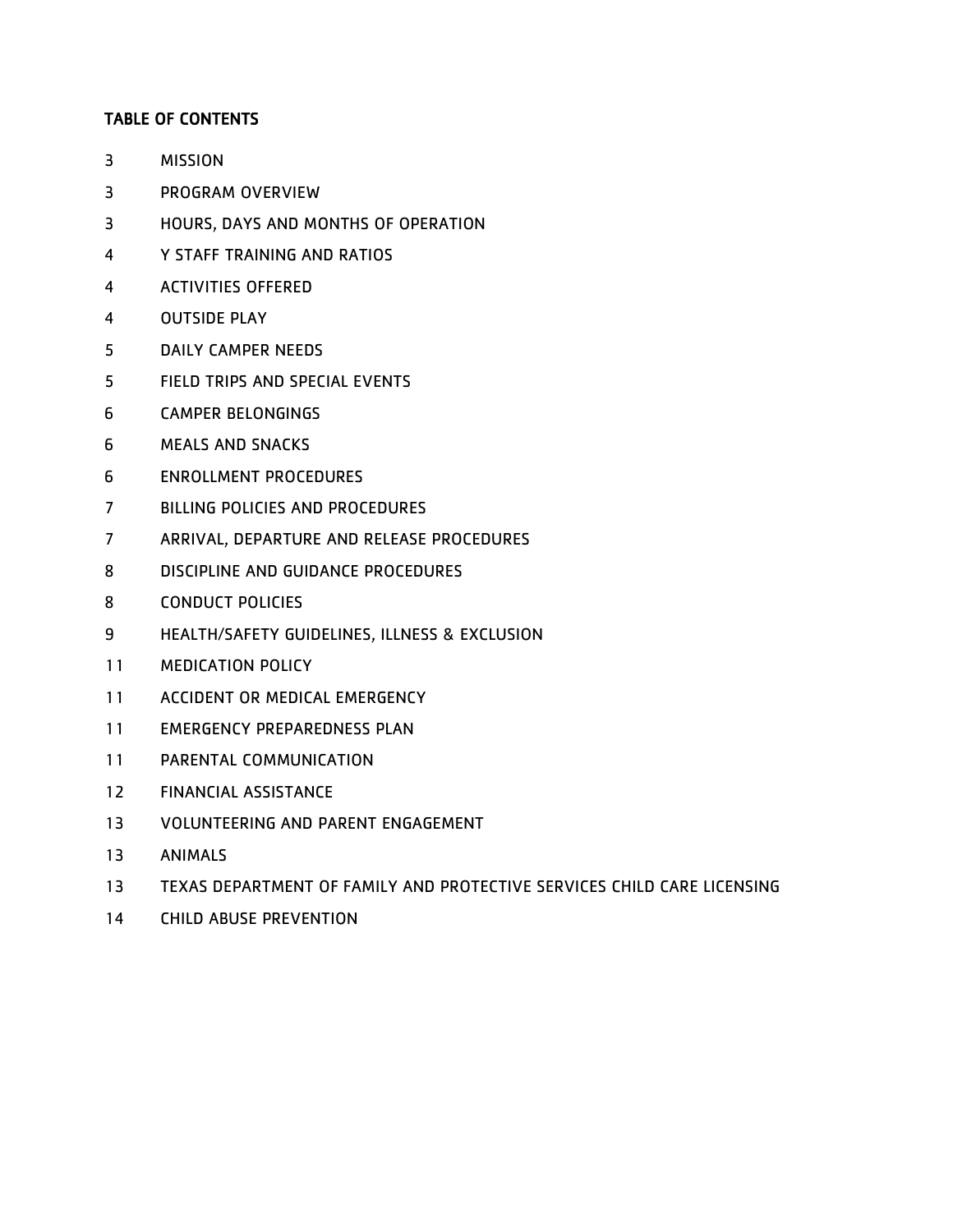# MISSION

The Y mission is to put Judeo-Christian principles into practice through programs that build healthy spirit, mind and body for all. Everyone is welcome.

#### PROGRAM OVERVIEW

No one does camp like the Y! Offered at locations all around the Houston area, our camps place special emphasis on youth choice, achievement and a sense of belonging. We are confident that we have the right camp for your child. Y Summer Camp provides youth ages 5-15 (specific ages vary by location) with supervised activities designed to teach core values, conflict resolution and leadership skills. Campers have fun while making new friends, building self-confidence, appreciating teamwork and growing in self- reliance. The campers are placed into their respective age groups and taken through activities that are geared for their developmental level. Throughout the greater Houston area the YMCA has three types of day camps available.

- Discovery Camp- Discovery camps are for those who are seeking passions through small groups in the safe environment of your local YMCA center. Campers will discover unexpected fun.
- Wonder Camp- Wonder camps bring summer camp to the next level, offering uniquely scheduled themed weeks involving both indoor and outdoor exploratory activities.
- Adventure Camp- Adventure camps allow an opportunity to leave ordinary at the door through an on-site quest for exploration and personal growth. Regionally located, these camps offer a wide-array of predominantly outdoor activities.
- Explore Camps- Explore camps approaches opportunities to work with families in the communities we serve with holistic and collaborative intention are offered within various communities across the Greater Houston Region. Activities include: STEM Activities, Sports & Outdoor Games, Nature Exploration and Water Safety Training.
- Academic Academy- Academic Academy is designed to support students to achieve their full academic potential. Young people ages 5-11 are engaged in reading and mathematics with support from academic instructors each morning and have the opportunity to select enrichment programs every afternoon that provide hands-on activities. Activities includes: Literacy, Math, Mindfulness, Enrichment Clubs, Water Safety and Field Trips.

Even the rain will not stop the fun at Y Summer Camp. Our staff members are prepared for rainy days with many backup plan options including songs, skits, games and additional activities.

Our caring and competent staff offer positive reinforcement, safe surroundings, Christian values (caring, honesty, respect, responsibility and faith), fun and laughter, which in turn help bring these characteristics out in our campers. Our staff are trained on the Y KIDS first culture!

## HOURS, DAYS AND MONTHS OF OPERATION

Y Summer Camp is offered during the day, Monday through Friday, from the end of the school year in May/June to the beginning of the new school year in August. Hours vary from camp to camp, but typical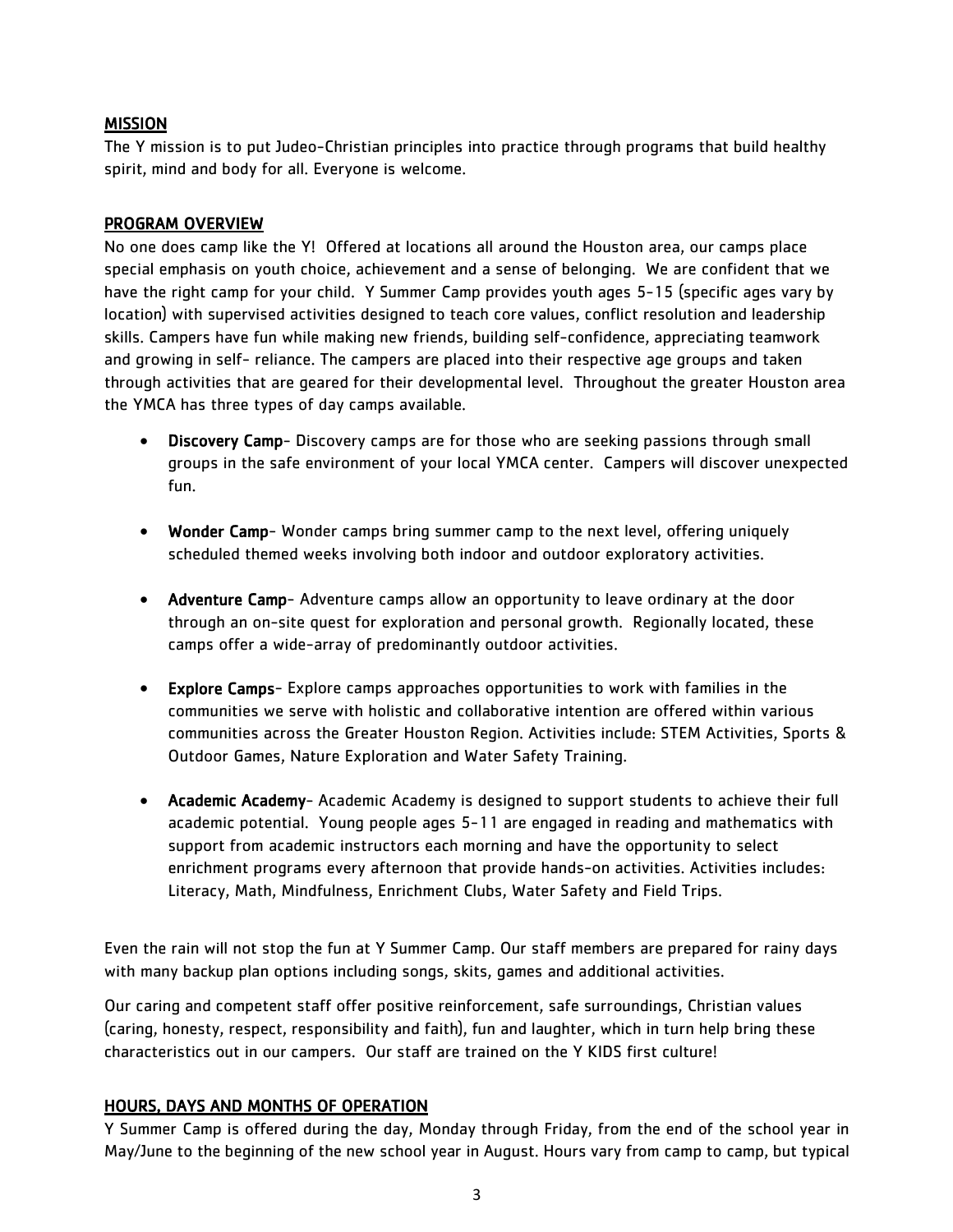hours are 6:30 or 7 am to 6 or 6:30 pm.

## Y STAFF TRAINING AND RATIOS

The Y believes that staff training is essential to providing quality programs. All of our staff are required to attend 40 hours of training before working at camp. Their training hours are spent on CPR, first aid, character development, age-appropriate activities, bullying prevention, child abuse awareness and a variety of other topics to ensure your children have a safe and fun experience at camp.

All potential employees are required to pass a drug test, criminal background screening and FBI background check which includes fingerprinting at our child care licensed camps. Y staff members are not permitted to have outside contact with children enrolled in our camp program. Please do not ask staff to babysit, drop off or pick up your child.

# ACTIVITIES OFFERED

The campers are placed into their respective age groups and taken through activities that are geared for their development level. At certain points during the day, campers are brought together for House activities, songs and/or special events.

A typical camp day includes:

- Arrival
- Opening Ceremonies or group activity
- Morning rotations of camp activities
- Lunch
- Literacy
- Afternoon rotations of camp activities
- Closing activity
- Departure

## OUTSIDE PLAY

Outdoor play will be in staggered shifts. If multiple groups are outside at the same time, they should have a minimum of six feet of open space between outdoor play areas or visit these areas in shifts so that they are not congregating. Afterwards hand washing will be done immediately after outdoor play time. Usage of play structures and jungle gyms are prohibited during outdoor play.

Camp rotations include opportunities for campers to learn, play and explore. Our focus on academic achievement consists of a fun and educational blend of literacy activities such as Camp Readers and STEAM (science, technology, engineering, arts and math) activities to help campers learn to love nature and the way things work. Of course camp would not be complete without a healthy living emphasis in traditional camp activities of group games and sports, archery, hiking, and arts and crafts.

#### Water breaks and hand washing are provided during rotations and group transitions between rotations.

As part of a national effort to help combat childhood obesity, the YMCA of Greater Houston will limit the use of television, movies, digital devices and computers to no more than one hour per day and for educational purposes only.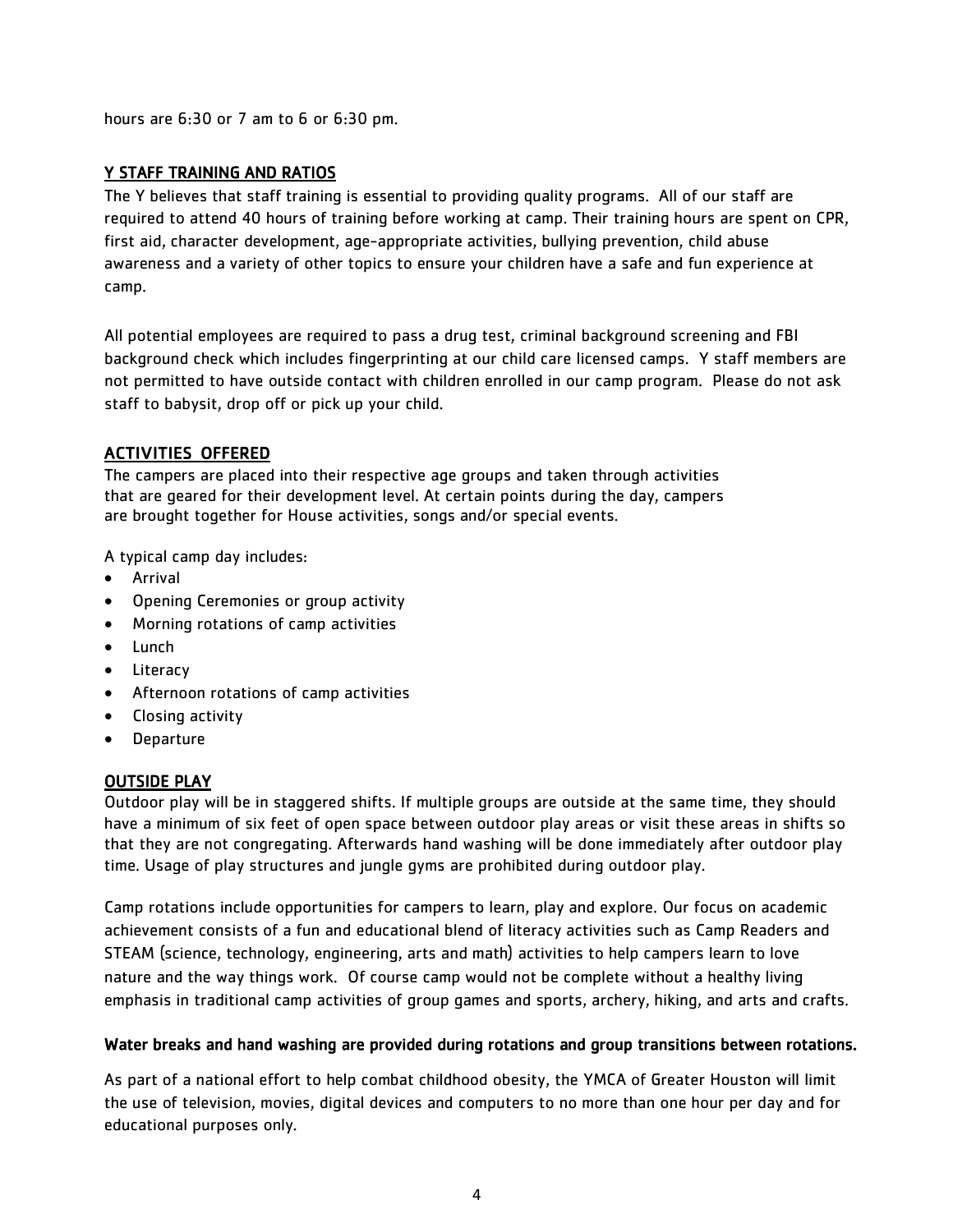Many children throughout our community lack access to the educational opportunities they need to succeed. Summer is a particularly critical time because children can lose two or more months of academic skills when not engaged in structured learning over their summer break. This phenomenon, known as summer learning loss, is most acute among high-needs students in under-resourced communities. The YMCA is helping to prevent this summer slide by providing enriching summer programs that build skills in math, science and literacy in fun and interactive ways.

#### Daily camper needs:

- Healthy snacks/lunch
- Labeled Water bottle (must have)
- Face mask (optional)
- Towel
- Spray sunscreen (staff do not directly apply to campers)
- Comfortable play clothes
- Bug spray (staff do not directly apply to campers)
- Cap/visor
- Closed-toe/closed-heel athletic shoes
- Good attitude

#### Campers do not need:

- Cell phone
- Makeup
- Electronic device
- iPods, iPads, tablets or Mp3 players
- Toys/stuffed animals
- Money
- Weapons
- Trading cards
- Jewelry

All necessary personal items that come to camp should be clearly labeled with the camper's name. Items that are lost will be placed in a lost-and-found area. Due to our limited storage space, if items are not claimed by the end of the camp session, they will be donated to local charities. Please remember we are not responsible for lost, misplaced or stolen items.

## FIELD TRIPS AND SPECIAL EVENTS

Throughout the summer, Camps will plan different events to add something special to your camper's experience. Special activities may include programs, treasure hunts, talent shows, speakers and virtual field trips. These will take place during the regular camp day and give your camper the total experience of Summer Camp.

Our Adventure Camps are going through a revolution to become a destination experience for campers around the city. To develop this experience we are focusing our efforts on enhancing the on-site program for the campers. This will mean there are no field trips at Outdoor Adventure Camp.

Additional waivers may be required to participate in certain activities.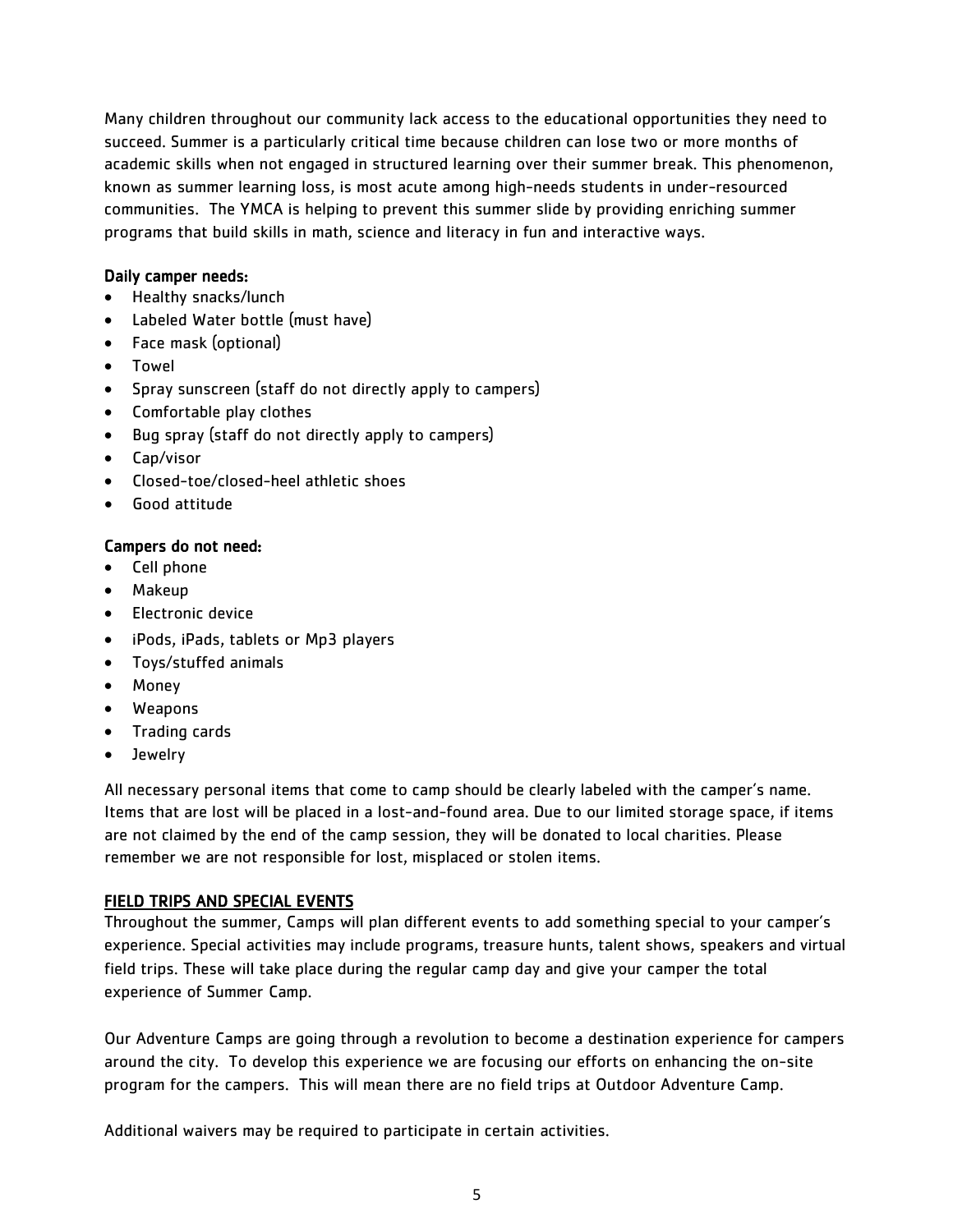## Bussing

Any youth who rides transportation shall adhere to the mask wearing policy of the transportation and filed trip vendor.

Youth are required to adhere to the following safety protocols:

- Observe all usual program safety and field trip rules.
- Comply with seating assignments made by the driver and / or YMCA staff member.
- Follow the driver's directions at all times.
- Enter and leave the bus in an orderly manner at the designated stop.
- Keep feet, arms and personal belongings out of the aisle.
- Not deface the bus or its equipment.
- Not put head, hands, arms, or legs out of the window, hold any object out of the window, or throw objects within or out of the bus.
- Be seated while the bus is moving.
- Fasten their seat belts when riding a bus that is equipped with seatbelts.
- Wait for the driver's and / or YMCA staff members signal upon leaving the bus and before crossing in front of the bus.
- Follow any other rules established by the operator of the bus. Misconduct will be addressed in accordance with the Discipline and Guidance Procedures outlined in the Parent Handbook; the privilege to ride in a district vehicle, including a school bus, may be suspended or revoked.

#### CAMPER BELONGING

Campers should be dressed for active indoor and outdoor play. All campers must wear athletic shoes (no open-toed or open-heeled shoes), pants/shorts and a shirt. All clothing must be appropriate for camp activities. A change of clothes is recommended. Parents will supply their camper with insect repellent and/or sunscreen if necessary. YMCA staff will not purchase, provide or apply insect repellant and sunscreen on campers. Items brought to the program by your camper must be labeled and we expect campers to be responsible for their personal belongings. Please leave toys, money, video games and players, iPods or devices and cell phones at home. The Y cannot credit or compensate for lost, damaged or stolen items.

#### MEALS AND SNACKS

Nutrition and healthy eating is an important part of a successful Day Camp Program. Some centers will require campers to bring all of their own meals, snacks and water. We ask that campers not bring fried foods and foods high in sugar and saturated fats, such as chips, cookies, gummies, fried chicken nuggets, etc. In addition, we request that no outside food be brought into camp from local restaurants. We are unable to provide accommodation for meals that require refrigeration or heating/cooking.

All meals provided by the Y comply with USDA program guidelines. Weekly food menus are posted on parent boards or at the parent table to review. Check with your local camp regarding meals and snacks.

#### ENROLLMENT PROCEDURES

All enrollment is completed electronically at ymcahouston.org/camps. Registration fees must be paid at the time of enrollment. Please allow time to complete your registration in one sitting as it will time out after 30 minutes.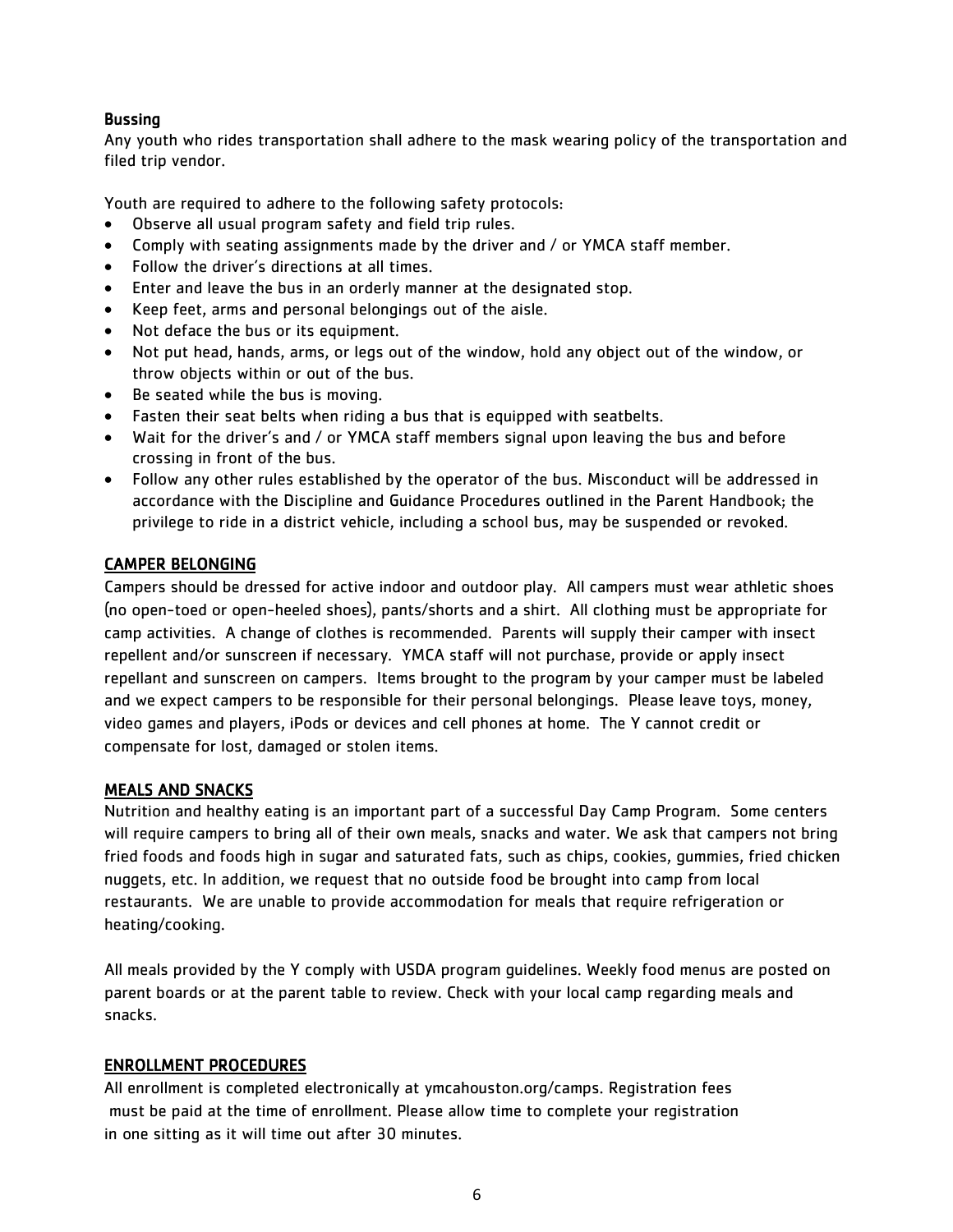The following items are needed to enroll:

- Name, address, and phone number
- Your child's shot record
- Your child's school ID or lunch ID
- Emergency contact information included address for someone other than yourself (not parent or guardian)
- Contact information for others authorized to pick up including Driver's License or government issued ID
- Payment information
- Registration fee
- Insurance information
- Doctor and Hospital information

If special accommodations are needed, a meeting must be conducted prior to the camper attending the program. Please contact the Program Director to set up a meeting with you and your camper.

#### BILLING POLICIES AND PROCEDURES

To avoid late fees, sessions must be paid in FULL by the Wednesday prior to the start of each session. No refunds or credits will be issued to anyone withdrawing once the session has started.

To ensure a spot for your child, you must schedule your weekly payments for auto-draft.

#### Cancellations/program withdrawals

Cancellations must be made in writing and dropped off in person five days prior to the first day of that session. (A minimum of one week in advance). Registration fees are non-refundable. In the event of program cancellations due to inclement weather or facility issues that prohibit children from attending school, the YMCA recognizes three days of care as a full week of service. Based on this balance billing, accounts will be credited for a maximum of 3 days in any full week of cancellation.

#### Late Pick-up

Please call the camp site lead if an unexpected emergency will cause you to be late picking up your child. There is a \$1 a minute charge for campers not pick up by the program's closing time. In the event that camper has not been picked up within one hour of the stated closing time, Y staff members will call Children's Protective Services. In the event that a child is repeatedly left pas the closing hour, the Y reserves the right to terminate the child's enrollment in the program.

#### Receipt Request

When making payments, you are able to print a copy of receipt through your online account. Please retain all receipts and canceled checks for your records. The Y Tax ID number is 74-1109737.

#### ARRIVAL, DEPARTURE AND RELEASE PROCEDURES

Parents/guardians must sign their camper in and out each day. Your camper will only be released to the persons listed on the emergency or authorized pick-up section of the enrollment form. This person will be requested to show proper identification (Driver's License or government issued photo ID). Please bring your ID to the camp site. Only those designated on our enrollment form will be allowed to modify your information. All changes must be made with the program director in writing.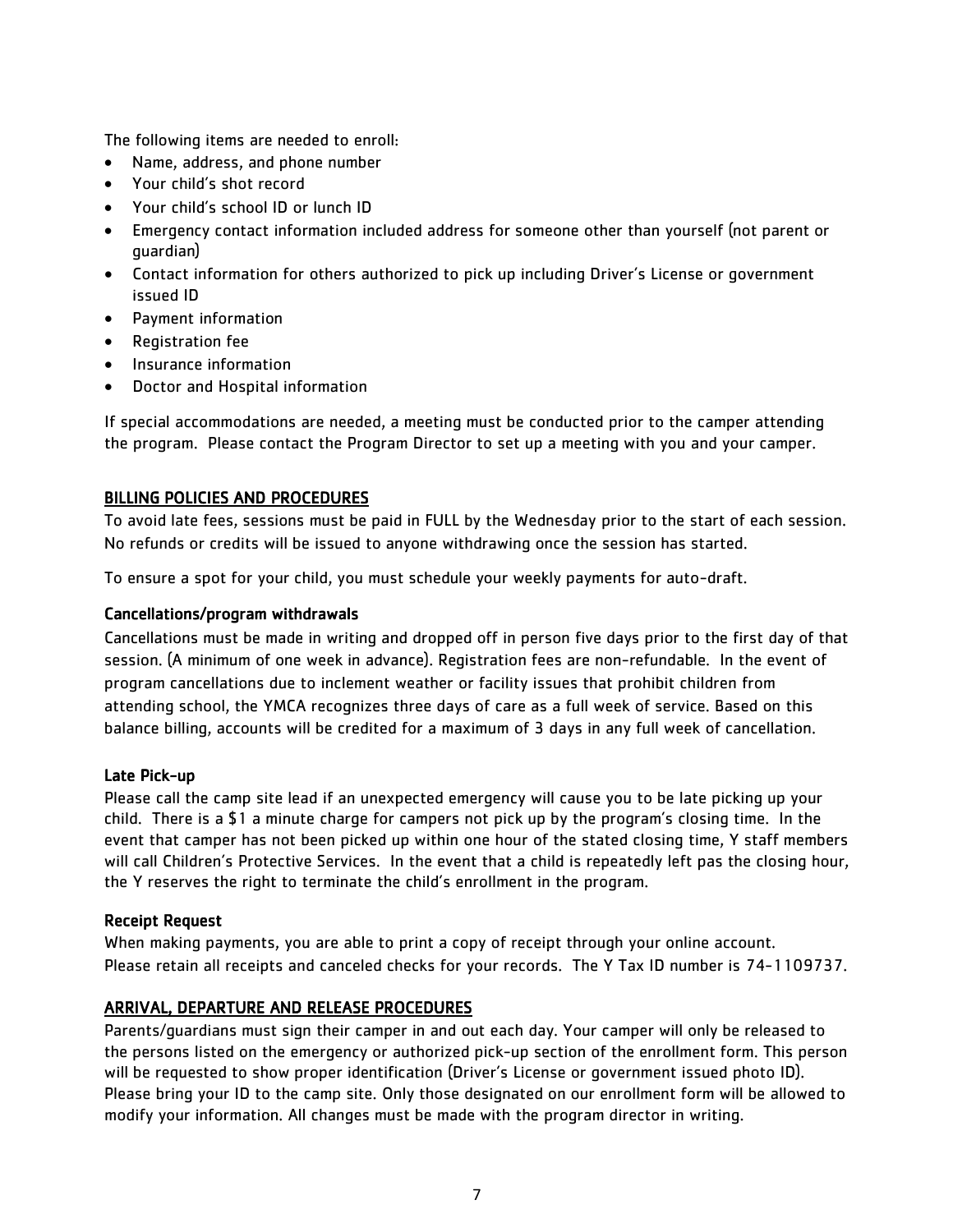If you indicate on your child's enrollment form that he/she may be released to a sibling under the age of 18, the sibling must be listed as an authorized person to pick up your child on the child's enrollment form.

If a parent/guardian is not allowed to pick up a child, the YMCA must have a copy of the court order signed by a judge. Without this documentation, we are obligated to release a child to either parent/guardian, if both are listed on the enrollment paperwork. The Y will only follow what the court order states. In the unfortunate event of a difficult/dangerous custody situation where a court order is in place, please contact the Senior Program Director to set up guidelines regarding the release of your child. You must have a copy of any court documents regarding the restriction of release of children in our care. Parents are responsible for resolving any issues that may arise from their child's participation in our programs. The YMCA will not get involved in disputes between parents.

## DISCIPLINE AND GUIDANCE PROCEDURES

Self-management skills and positive social interactions among campers and adults are encouraged and maximize everyone's enjoyment of camp. Programs use positive guidance methods including reminders, distraction, logical consequences and redirection.

Self-management skills are taught according to the following guidelines:

- Consistent rules are clearly stated. Campers are expected to work and play within known limits.
- Behavior expected of campers is age-appropriate and according to development level.
- An atmosphere of trust is established in order for campers to know that they will not be hurt nor allowed to hurt others.
- Staff members strive to help campers become acquainted with themselves and their feelings. This will help them learn to cope with their feelings and control them responsibly.

Camper safety is the most important concern of the program; therefore, campers whose behavior is dangerous or repeatedly disruptive must be immediately picked up from the program by someone designated through the departure and release procedures. Repeatedly disruptive or dangerous behavior will be discussed with the camper's parent and may result in suspension or termination from the program.

## CONDUCT POLICIES

As in any activity, inappropriate behavior of a few campers can have a dramatic impact on the experience of the entire group. Therefore, the following conduct policies apply directly to each individual camper and will be used in determining the camper's eligibility to continue as a participant in the camp program. Please make certain that both you and your child are completely familiar with these conduct policies.

A camper may be suspended or released from camp, without refund, for the following behavior while participating in the program or while being transported:

- Leaving the YMCA camp location without permission or going into unauthorized areas
- Using foul language, fighting, being rude or discourteous to staff and other campers
- Verbal or written threats to staff or other campers
- Defacing Y or school property or field facilities or any property visited such as church, park or special event location
- Engaging in fighting, intentionally injuring another camper or bullying
- Bringing or using any illegal substances and/or weapons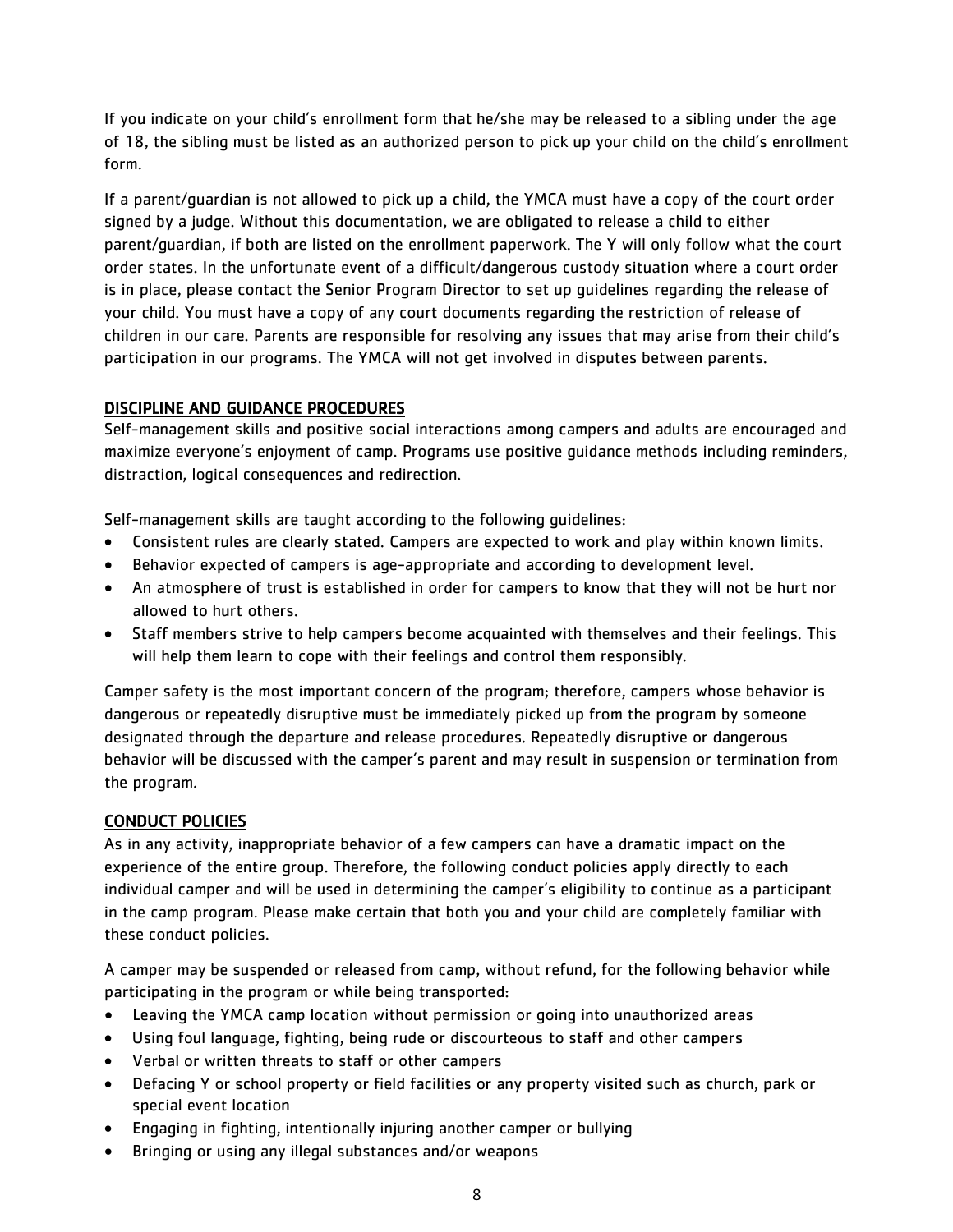- Public displays of affection
- Stealing or defacing another camper's property
- Refusing to remain with the group while at camp and during outings, such as running away from group or designated areas
- Refusing to follow check-in and -out procedures or refusing to follow basic rules of safety
- Refusing to participate in daily camp activities
- Not remaining seated at all times while being transported
- Not keeping seat belt fastened while being transported on a bus with seat belts. Having any body part out of the window, defacing the vehicle and/or being rude and discourteous to the driver or to other drivers on the road while being transported.

Disciplinary procedure- the severity of the incident may result in immediate suspension or removal from the program

First Incident- Parent is notified by the Director and the child is redirected

Second Incident- Camper will receive a written warning that may lead to a suspension

Third Incident/Gross violation- The action taken is at the discretion of the Senior Program Director and Executive Director of Summer Programs, after appropriate consultation with the parent. This may result in suspension or termination of care. The YMCA considers behaviors such as hitting staff or other campers, damaging Y property or supplies and running away from the program to be gross violation.

# HEALTH/SAFETY GUIDELINES, ILLNESS AND EXCLUSION

The YMCA of Greater Houston does not require child care staff to receive any additional immunizations in order to work with children. In order to ensure the health and safety of all, employees who work directly with children will follow required procedures to prevent the spread of exposure to disease:

- Wearing gloves when handling or cleaning body fluids, such as wiping noses, mouths, or tending sores
- Specifying that an employee with open wounds and/or any injury that inhibits hand- washing, such as casts, bandages, or braces, must not prepare food or have close contact with children in care
- Removing gloves and washing hands immediately after each task to prevent cross- contamination to other children
- Excluding the employee from direct care when the employee has signs of illness

All campers must have been examined within the past year by a licensed physician and must be mentally and emotionally able to participate in the program activities. Immunization information is required at the time of enrollment. Campers with food allergies are required to have an emergency plan in place. The camper's health care professional and parent must sign and date the plan. The plan should include: allergy, cause, severity and treatment.

## General Health Practices

- Campers with colds or illness will not be admitted. Please do not put us in the position of refusing your child.
- Campers with head lice will not be allowed to attend camp. Our camp follows the same guidelines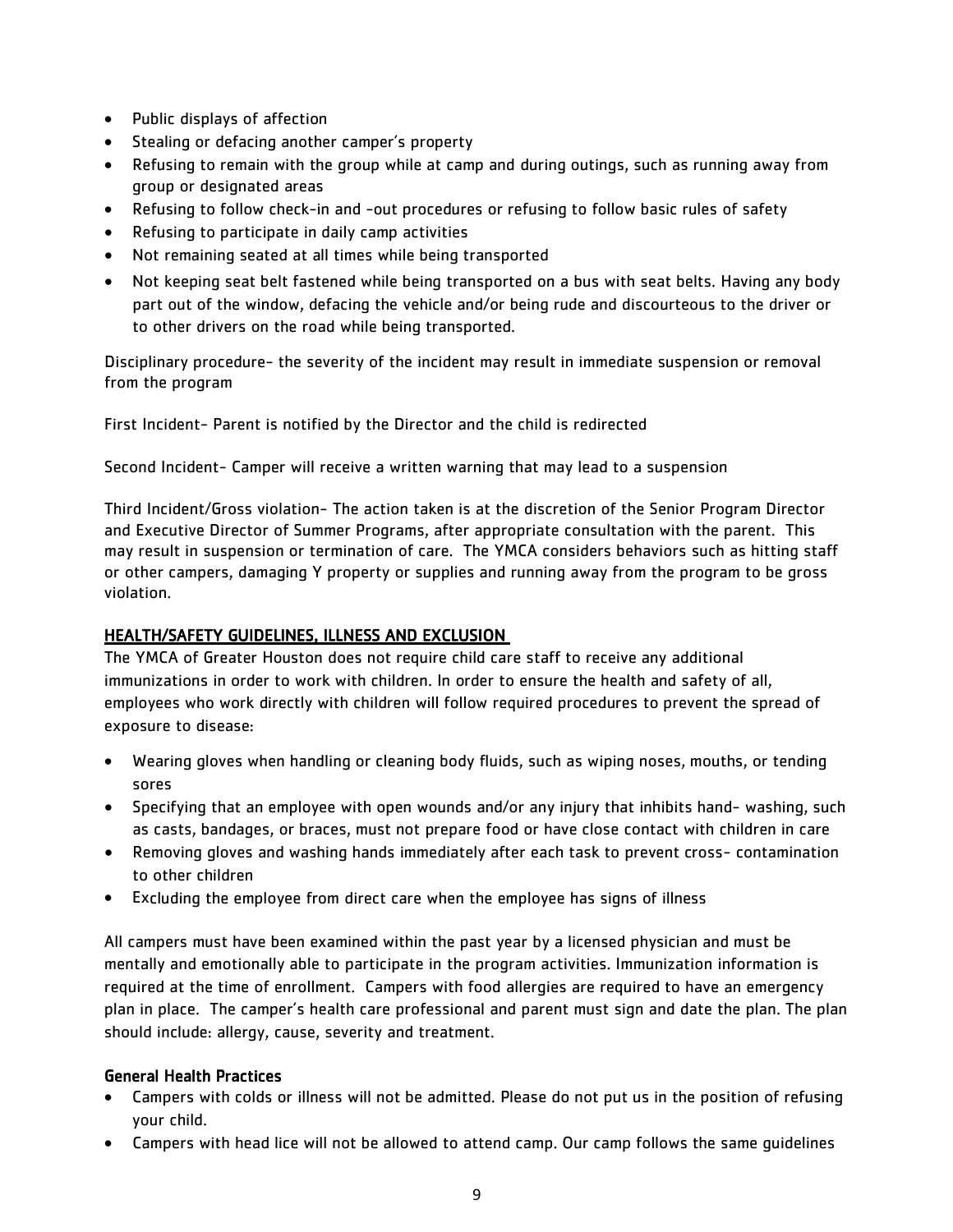as the public school system.

- All campers are required by the Texas Department of Health and Texas Health and Human Services to have current immunization record information on file. Campers age 4 are required to have a physical examination from a doctor on file. Please let us know immediately if your child has a communicable illness or infection. This will allow us to notify the parents of children attending our program. Campers with communicable conditions may not return to camp without a note from their physician.
- Prescription medications will not be administered unless a Medication Authorization Form has been filled out. All medication must be in the original container and a medication form must be completed. Over-the-counter medication will ONLY be administered if a doctor orders for the medication to be given. Medication will be administered during lunch.
- No camper may attend the program barefoot. All campers must wear closed-toe and closed- heel shoes at all times. Flip-flops and sandals are not safe in a camp environment. Campers will be sent home if this policy is not followed.
- Staff will not be permitted to transport any camper.
- Anyone working with children is required by law to report any suspected child abuse. This includes physical, sexual, emotional, mental abuse and neglect.
- Staff are not permitted to babysit or participate in non-Y organized activities with participants in the program.

## ILL Campers

If a camper develops symptoms of a fever of 100.4 while in the program, the following will take place:

- Camper will be separated immediately from the group.
- Parent will be called to be picked up camper immediately. Cleaning guidelines will be followed immediately in the area the camper was.
- Communication for Covid19 exposure the Communication department will notify families via email.

## IF CHILDREN, STAFF, OR PARENTS DEVELOP COVID-19 OR SYMPTOMS

Staff or youth with symptoms should be excluded from childcare facilities and stay away from others. Youth with household members who are known to have COVID-19 should also be excluded from the childcare facility.

If a youth or staff member develops symptoms of COVID-19 while at the facility, immediately separate the person from the well people until the ill person can leave the facility. If symptoms persist or worsen, they should call their health care provider for further guidance. Advise the employee or child's parent or caregiver to inform the facility immediately if the person is diagnosed with COVID-19.

If a child or employee tests positive for COVID-19, you should contact the local health jurisdiction to identify the close contacts who will need to quarantine. It is likely that all members of the infected child's or adult's group would be considered close contacts.

Facilities experiencing a confirmed case of COVID-19 among their population might consider closing at least temporarily (e.g. For 14 days, or possibly longer if advised by local health officials.) The duration may be dependent on staffing levels, outbreak levels in the community and severity of illness in infected individual. Symptom-free children and staff should not attend or work at another facility,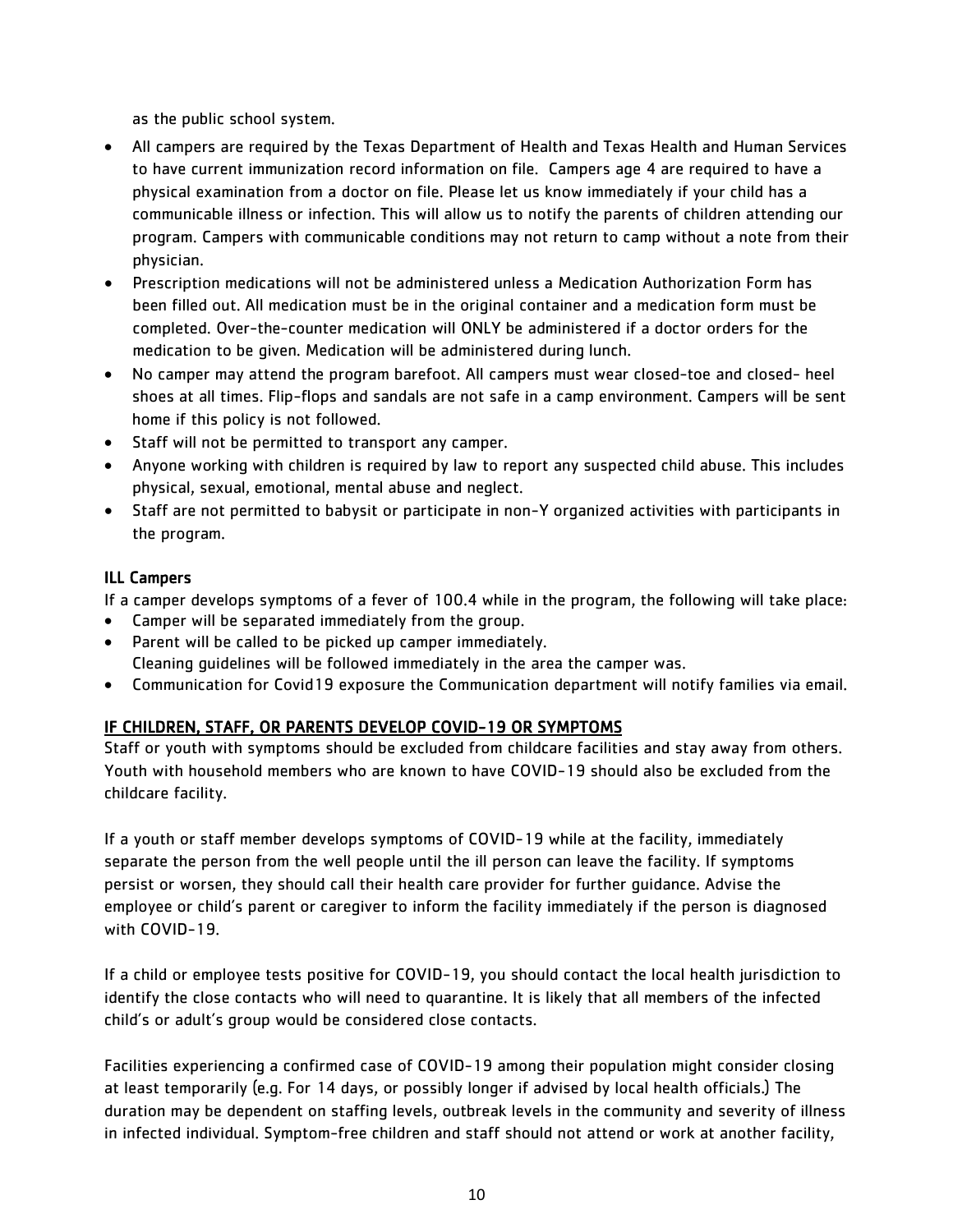which would potentially expose others.

If the infected individual with confirmed or suspected COVID-19 spent15 minutes within 24 hours in close contact with those in the childcare facility, the facility may consider closing for 2-5 days to do a thorough cleaning and disinfecting and to continue to monitor for ill individuals. The facility may also decide to require individuals in close contact with individual to self-quarantine 5 days plus wear a mask when around others if asymptomatic and mildly ill.

## MEDICATION POLICY

Your camper's safety is most important to the Y. If your camper requires medication during their time at camp, please complete an "Authorization to Administer Medication" form which can be downloaded from [www.ymcahouston.org](http://www.ymcahouston.org/) or is available at your camp location. This form requires the listing of the specific dosage your child is to be given and it must accompany all medications. Medications must be in the original container with your child's name and all labels intact. If over-the-counter medication must be administered, it must also be accompanied by signed "Authorization to Administer Medication" form, in its original container, labeled with your child's name, with all labels intact and have a signed doctor's order outlining when the medication should be administered and in what dosage.

## ACCIDENT OR MEDICAL EMERGENCY

Our staff makes sure your camper's safety is their number one priority. Should your camper need medical attention, the Camp Director will try to notify you immediately. Parents are asked to notify the Program Director immediately of any change of address or telephone numbers. If parents cannot be reached, the Director has the authority to seek medical attention at the parent's expense.

If the situation is a major medical emergency, the Camp Director will call 911 immediately. The parents will assume fees for the emergency transportation. The YMCA takes head injuries seriously. Suspected head injuries will require a 911 call. Bumps, jolts or blows that cause the head and brain to move rapidly back and forth can be serious even if it appears to be minor.

## EMERGENCY PREPAREDNESS PLAN

Staff members are trained in basic emergency procedures. Necessary responses to issues regarding natural disasters (floods, tornados, hurricanes, hostile situations) and fire escape routes are addressed in staff training. Monthly fire drills and periodic severe weather drills are conducted at sites. In the event of a gas leak, your child will be relocated and you will be notified immediately to come and get him/her. Each camp location has a lock down plan in place for how to handle and respond to a hostile or dangerous situation. At all times, we will place an emphasis on keeping children safe.

If the weather begins to worsen during the day, we will ask you to pick up your camper as soon as possible so you and our staff may get home safely.

## PARENTAL COMMUNICATION

Open communication is very important to the success of your child's Y camp experience. Parents are welcomed visitors to our programs. Please check daily for posted notices, fliers or other information. We welcome your feedback regarding our program at any time. We appreciate your ideas regarding program expectations, suggestions and comments on ways to improve our service to you and your family.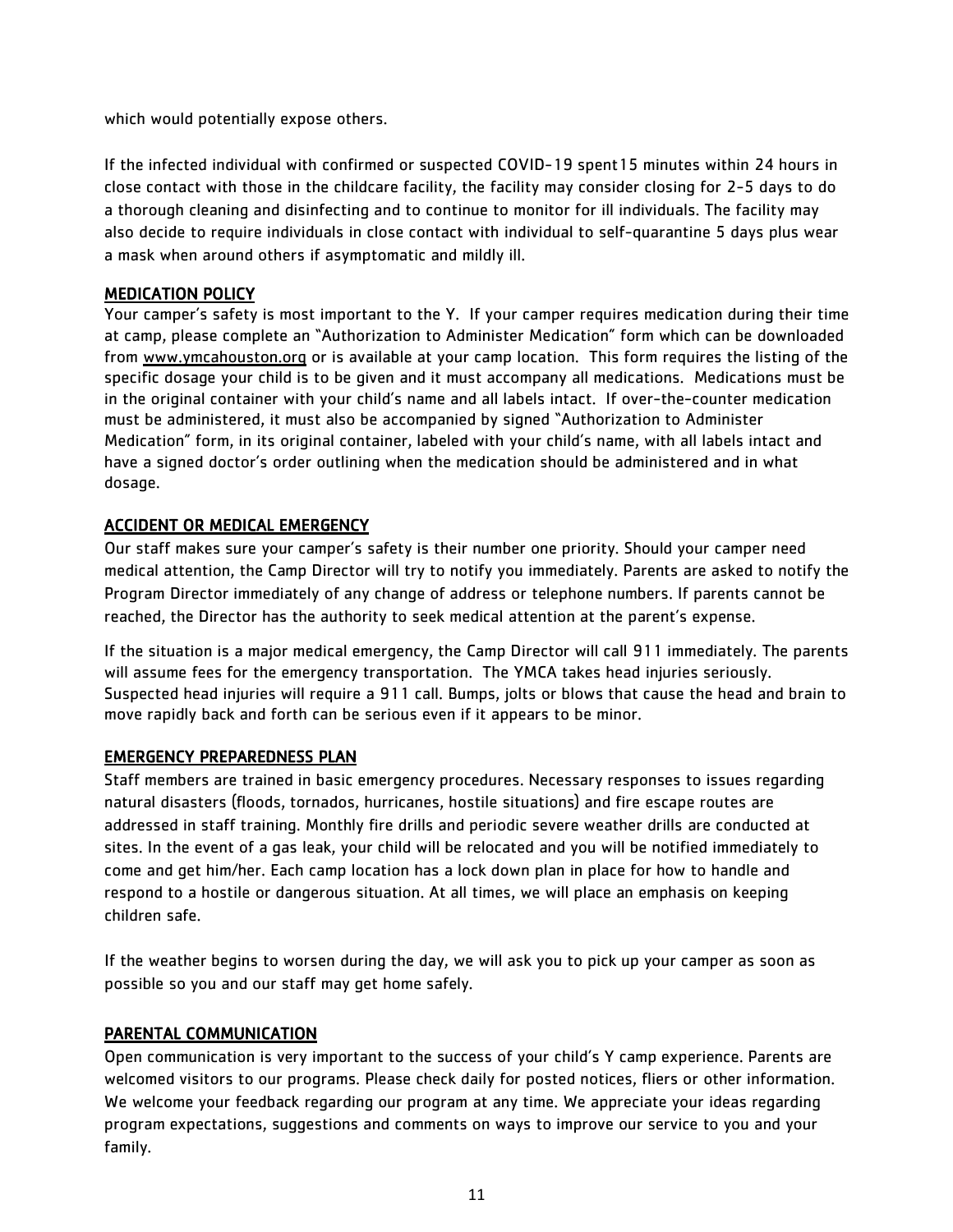You may direct suggestions, concerns, compliments and complaints to the immediate Camp Lead Staff, Camp Director, Senior Director, and Executive Director.

Notification of policy changes will be made in writing through newsletters and updated handbooks.

# FINANCIAL ASSISTANCE

The Y is community-based and believes that its programs and services should be available to everyone regardless of age, background, ability or income. The Y offers financial assistance to participants that is designed to fit your individual financial situation. The Y has two different types of financial assistance available.

## Texas Work Force Solutions

To enroll for Summer Day Camp under Texas Workforce please follow these steps:

- 1. To determine eligibility for Workforce funding contact Work Force Solutions and complete the required paperwork.
- 2. Apply to the YMCA (If qualified a maximum of 30% will be awarded)
- 3. Provide an acceptance/denial letter to the YMCA.
- 4. If accepted, YMCA will adjust account for NCI payments and parent co-payments.
- 5. If denied, YMCA will reassess original application and determine if an increased percentage is needed and available.

# Child Care Licensed Summer Camps who are vendors with Work Force Solutions include:

- Alief Family YMCA
- Aristoi Classical Academy
- Baytown Camp @ St. Paul Lutheran Church
- The Woodlands Family YMCA @ Branch Crossing
- Duncan Family YMCA
- Holcomb Family YMCA @ Birnham Woods Elementary
- Houston Community College Main Campus
- Huntsville Children's Academy
- Thelma Ley Anderson Family YMCA
- Texas Medical Center YMCA
- TMC Children's Academy
- Trotter Family YMCA Day Camp
- University Park Children's Academy
- Weekly Family YMCA
- Wendel D Ley Family YMCA Day Camp
- West Orem Family YMCA

## Annual Campaign

To enroll in Summer Camp using YMCA Annual Campaign dollars completed Financial Assistance applications and supported documents may be accessed from the YMCA of Greater Houston website at [www.ymcahouston.org](http://www.ymcahouston.org/) and applications may be submitted to your local YMCA.

Please allow 2 weeks for your application to be processed once you have submitted a completed application.

Limited financial assistance is available to individuals and families who substantiate a need.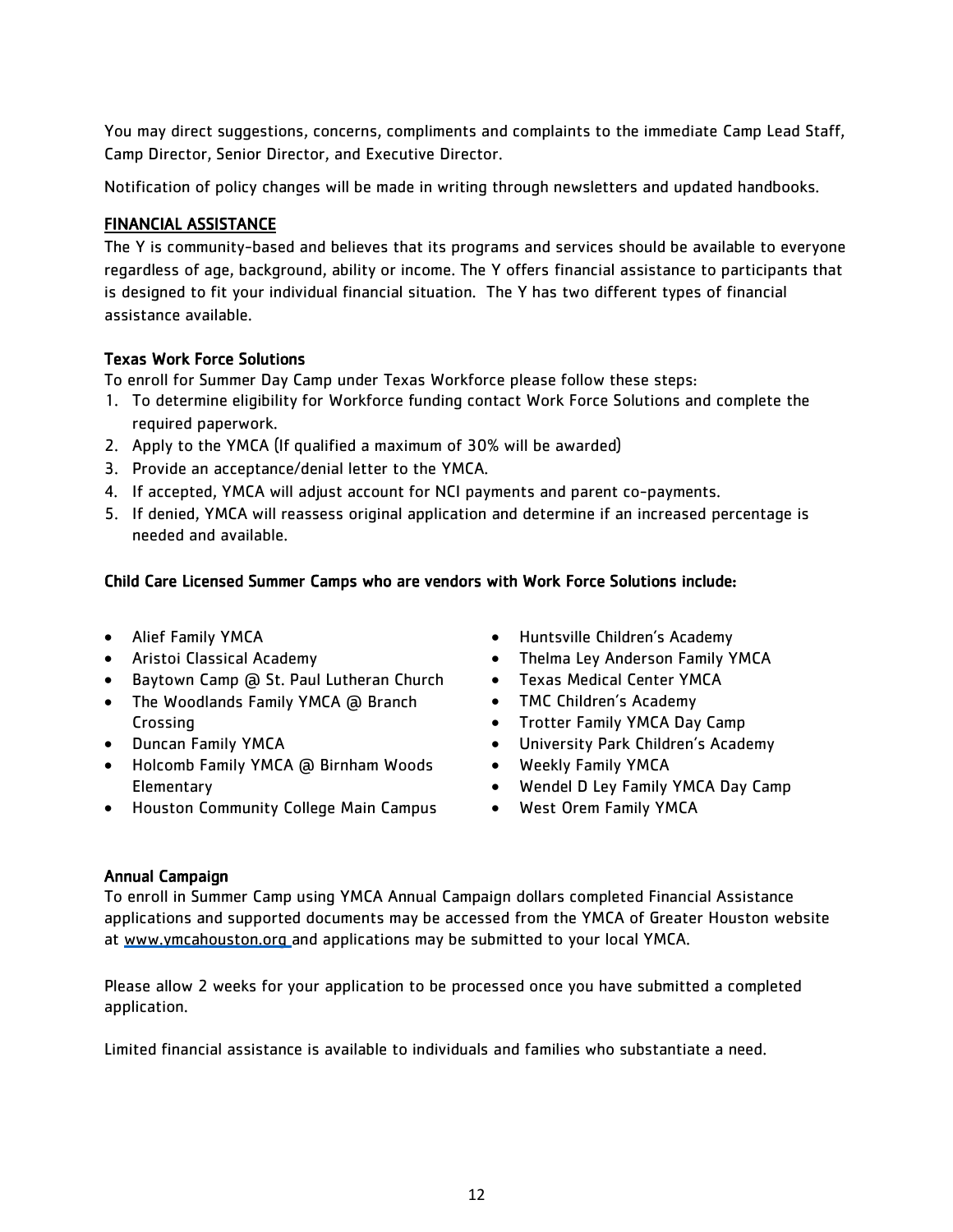## Camps licensed through the Texas Department of State Health Services include:

- Conroe Family YMCA @ Tree of Life Lutheran Church
- D. Bradley McWilliams Family YMCA
- Fort Bend Family YMCA
- Harriet & Joe Foster Family YMCA
- Texans Family YMCA
- Lake Houston Family YMCA
- Langham Creek YMCA
- Mark A. Chapman YMCA @ Katy Main Street
- Perry Family YMCA
- MD Anderson Family YMCA
- Monty Ballard Family YMCA @ Camp Cinco Ranch
- Monty Ballard Family YMCA
- Tellepsen Family YMCA
- The Woodlands Family YMCA @ Shadowbend
- TW Davis at Jones Creek
- Vic Coppinger Family YMCA Perry Family YMCA

#### VOLUNTEERING AND PARENT ENGAGEMENT

Parents are welcome to participate with their children in a variety of activities. Parents and volunteers need to have cleared a criminal and/or FBI background check based on licensing and YMCA requirements in order to volunteer in a Y camp program. Parents and volunteers will also need to complete an online child abuse recognition and awareness training. Parents and volunteers are never left alone with a group of children.

As your child learns and grows with us, we hope that you will choose to participate in parent engagement activities during the summer. We hope you will attend an orientation prior to camp and summer family events to meet your child's new friends. We will plan activities to help families be physically active and learn healthy eating/nutrition habits. Please read our newsletters and watch for tips to help your family be healthy and active.

## ANIMALS

Parents and campers will be notified in writing if their campsite has animals. All animals will be current in vaccinations and visits to the vet. Health records from the vet visits will be available for your review. Campers will be required to practice good hygiene and hand washing after handling or coming in to contact with an animal and items used by the animal, such as water bowls, food bowls and cages. Personal pets or animals are not allowed at camp.

## TEXAS DEPARTMENT OF FAMILY AND PROTECTIVE SERVICES CHILD CARE LICENSING

YMCA Camps are licensed through one of two state agencies. By choosing licensed camps, you and your family join your child in new experiences and relationships. You, the Program Director and site staff have a responsibility to protect the health, safety and well-being of your child. The Department of Family and Protective Services (DFPS) Licensing Division may also be a part of this partnership.

A copy of minimum standards required for licensing school age programs is available for your review at your camp site. You may also request a copy of these standards from your local child care office. A list of these offices may be found on the DFPS website [www.dfps.state.tx.us](http://www.dfps.state.tx.us/) or by calling the Child Care Information line at 1-800-862-5252. The operations most recent licensing report is also available for your review at the camp site.